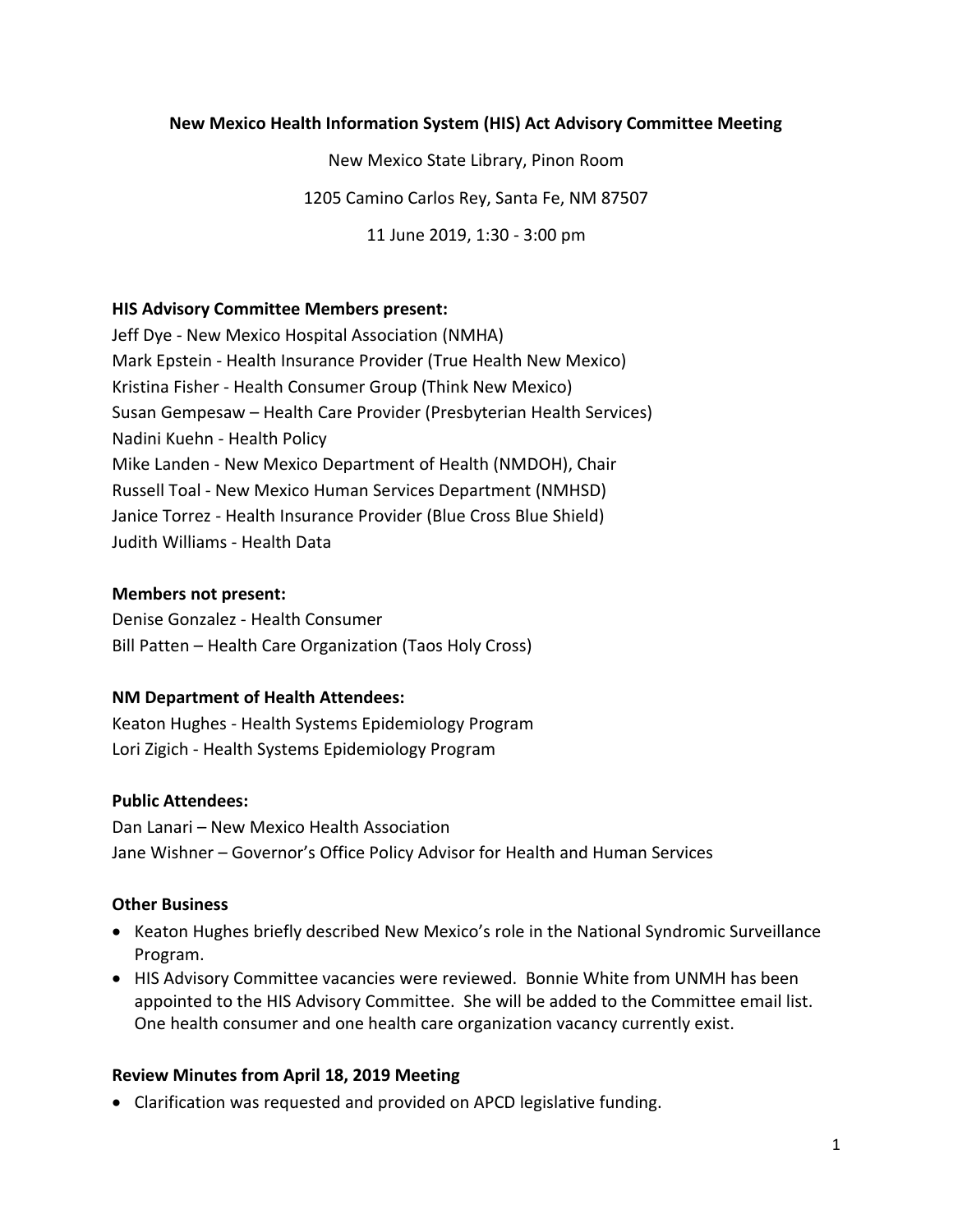• Minutes approved.

### **Review Agenda**

• Agenda approved.

### **HIS Act**

- A hard copy of the Act was disseminated to members.
- Mike Landen provided a PowerPoint presentation on the Act.
- The last rules were promulgated in 2015.
- There are numerous places to get data from DOH, including IBIS and annual reports published on the DOH website. An assessment is required every three years by the Public Health Accreditation Board.
- DOH has legal authority under the HIS Act to collect health data. Currently there are no known challenges to APCD statutory authority.
- APCD rules will be written. Steps include an RFI (request for information), followed by a RFP (request for proposal), selection of a vendor, and development of a more detailed rule.
- The key data sources for an APCD are third party payers.
- The Committee recommended that before we start developing regulations, we need to have discussions with stakeholders.

# **APCD Update and Plans**

- Mike Landen shared the APCD slides he presented at the Governor's Office on May 29, 2019. A copy of the APCD PowerPoint slide deck will be disseminated to Committee members.
- It is unclear if APCD data would be available for resident's out of state health care visits too.
- It was noted that not all 50 states are APCD states.
- While the biggest impact of APCD will be on having data to improve population health, consumer transparency is needed too.
- As the APCD develops, we will have to evaluate if further legislative work is needed.
- Russell Toal summarized the outcome of the May 29, 2019 Executive Session. There was consensus about the APCD moving forward and where it belonged (DOH). Other agencies asked what they could to support APCD development. HSD offered data and funding.
- Russell Toal also mentioned the availability of enhanced federal funding to get the New Mexico APCD moving along, the need for agreement on purpose for an APCD, and the use of technology (i.e., clickers for voting, especially for people who may be reluctant to talk or participate) for enhancing broad stakeholder engagement. It was noted that DOH, the state agency working group, and this Committee do cannot provide sufficient input.
- Will have to be deliberate in our work moving forward. We need a mechanism for including a broad set of stakeholders. SIM was too robust. Consider, for example, a health plan use case, a provider use case, and an epidemiology use case.